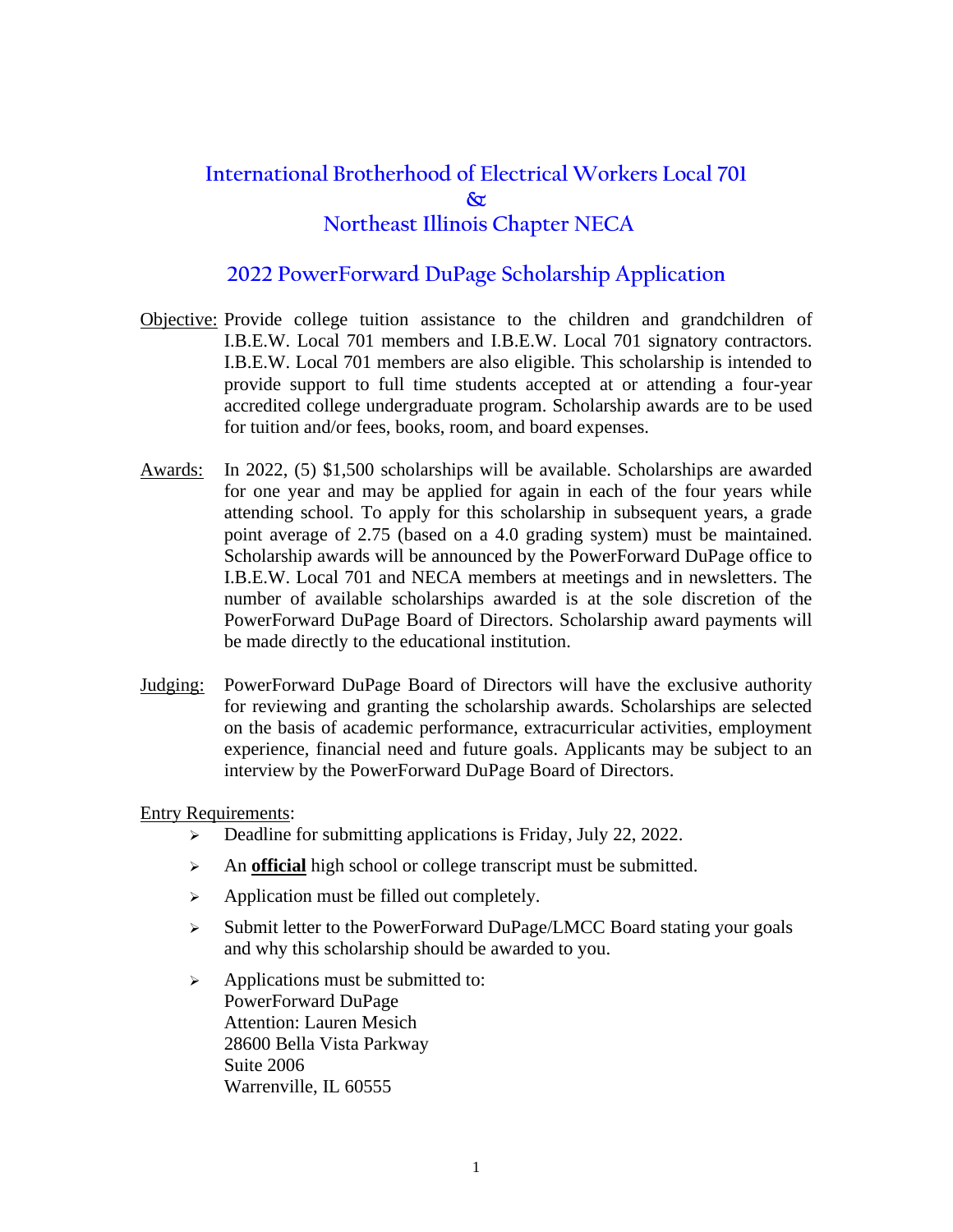## **International Brotherhood of Electrical Workers Local 701 & Northeast Illinois Chapter NECA**

## **2022 PowerForward DuPage Scholarship Application**

# Personal Information: A. Name: B. Home Address: C. Home Telephone: D. Date of Birth: Present Age: Present Age: E. Social Security Number F. Affiliation: 1. Parent or Grandparent's name: 2. IBEW 701 Member Card # or 3. 701 Signatory Contractor Scholastic Information: A. High school or college attending B. Graduation date or expected graduation date C. College you will be attending D. What college degree are you seeking? E. Class Rank as of month year F. SAT score ACT score Grade Point Average \_\_\_\_\_\_\_\_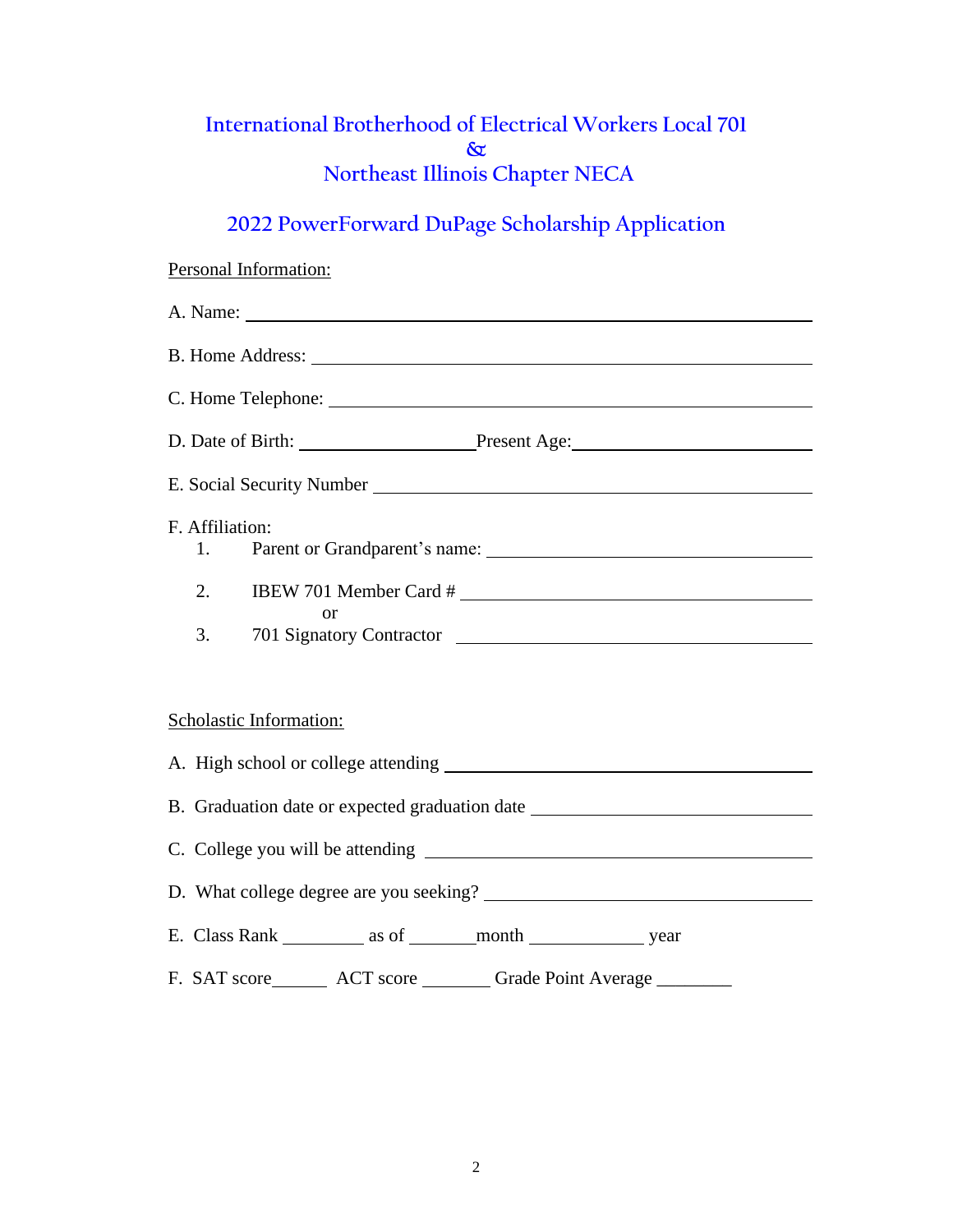## International Brotherhood of Electrical Workers Local 701  $\infty$ Northeast Illinois Chapter NECA

2022 PowerForward DuPage Scholarship Application

<u> 1980 - Jan Salam Barat, masa karang pada 1980 - Kabupaten Indonesia Indonesia Indonesia Indonesia Indonesia</u>

#### Activities:

A. Student activities listed by year.

B. Community activities listed with dates.

C. Athletics by year.

D. Awards of Honor.